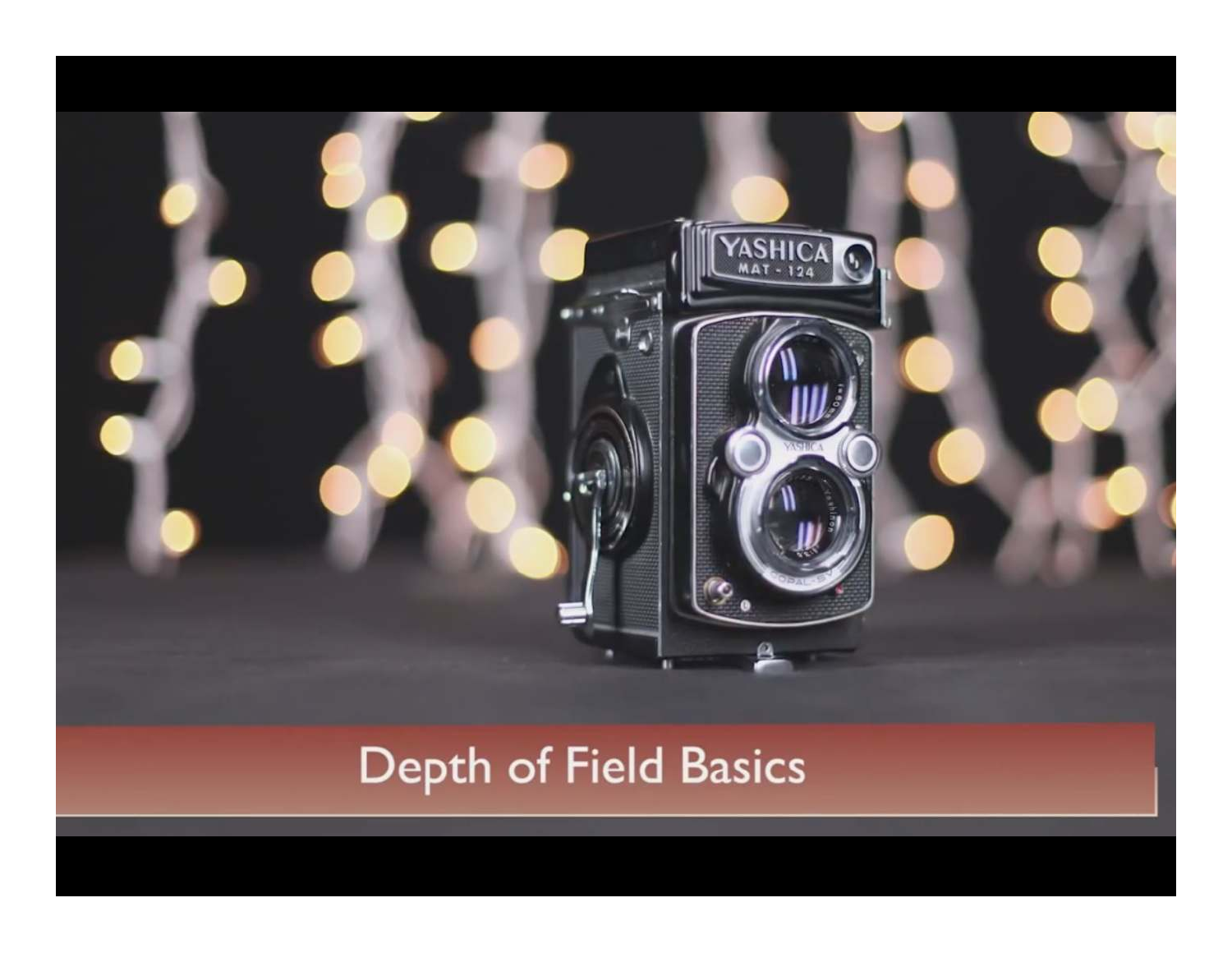## Depth of Field Workshop

Video: *Depth of Field Basics*

Getting technical

Video: *Circle of Confusion Explained and Illustrated*

- DoF tables or apps
- Hyperfocal distance
- Video: *How to Focus at the Hyperfocal Distance*
- Video: *Get Sharp Focus From Front to Back*

Focus Stacking

Video: *How to focus stack images in Lr + Ps*

**Exercises**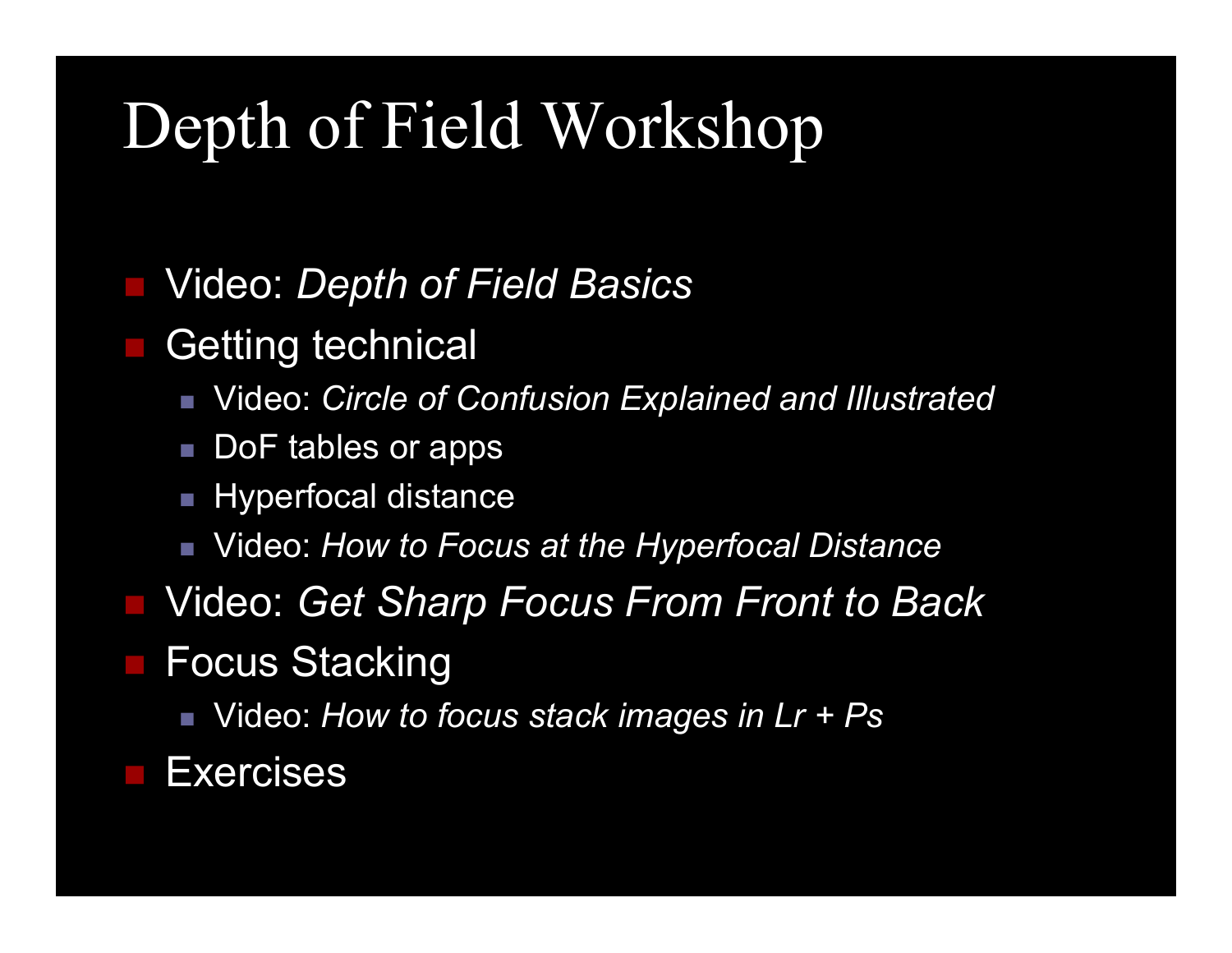# Depth of Field Basics

https://www.youtube.com/watch?v=RDXLGOo-fyc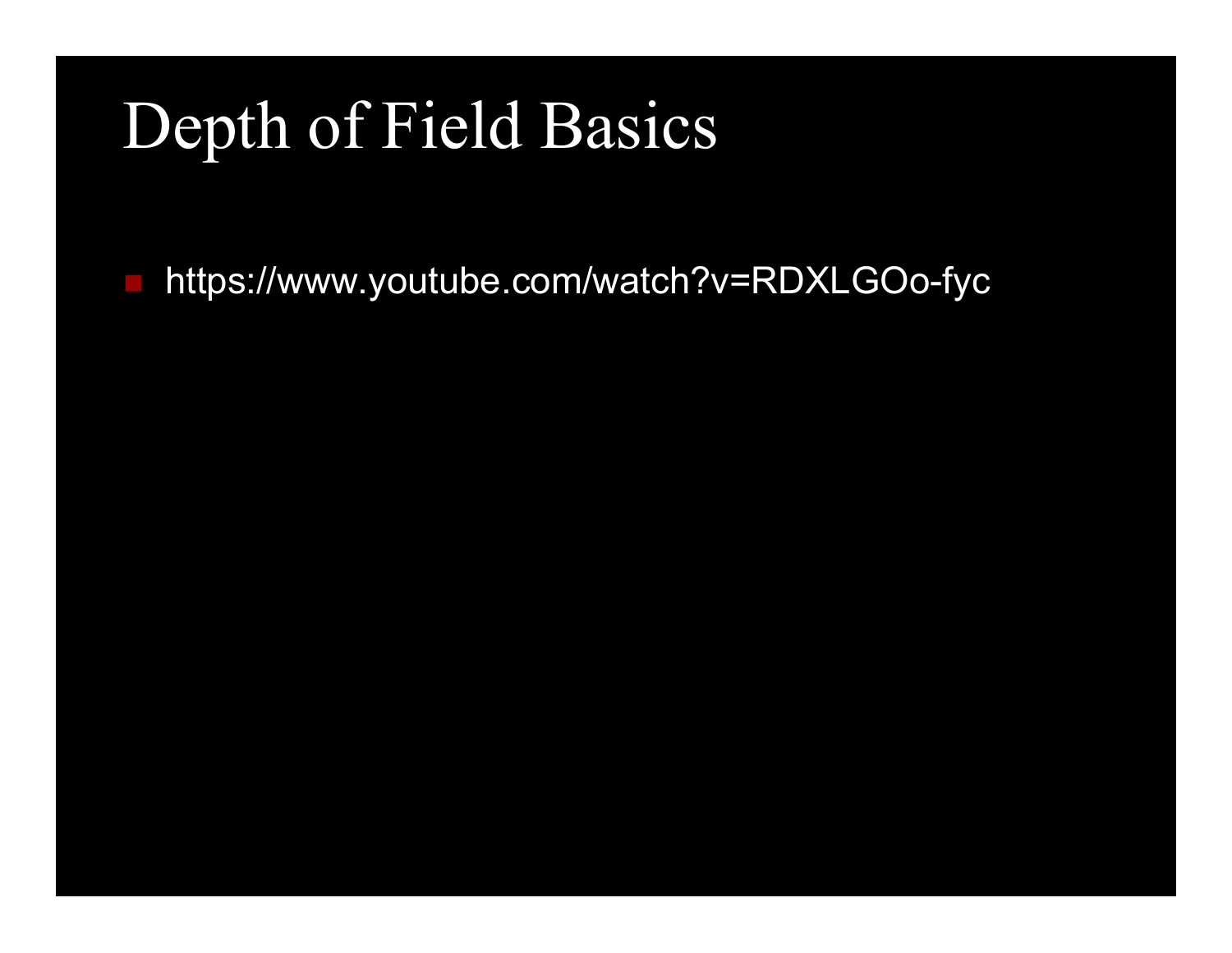# Getting Technical

■ To use depth of field quantitatively (i.e., how much is in focus before and after the subject), we need to understand a couple more concepts:

- Circle of Confusion
- Hyperfocal Distance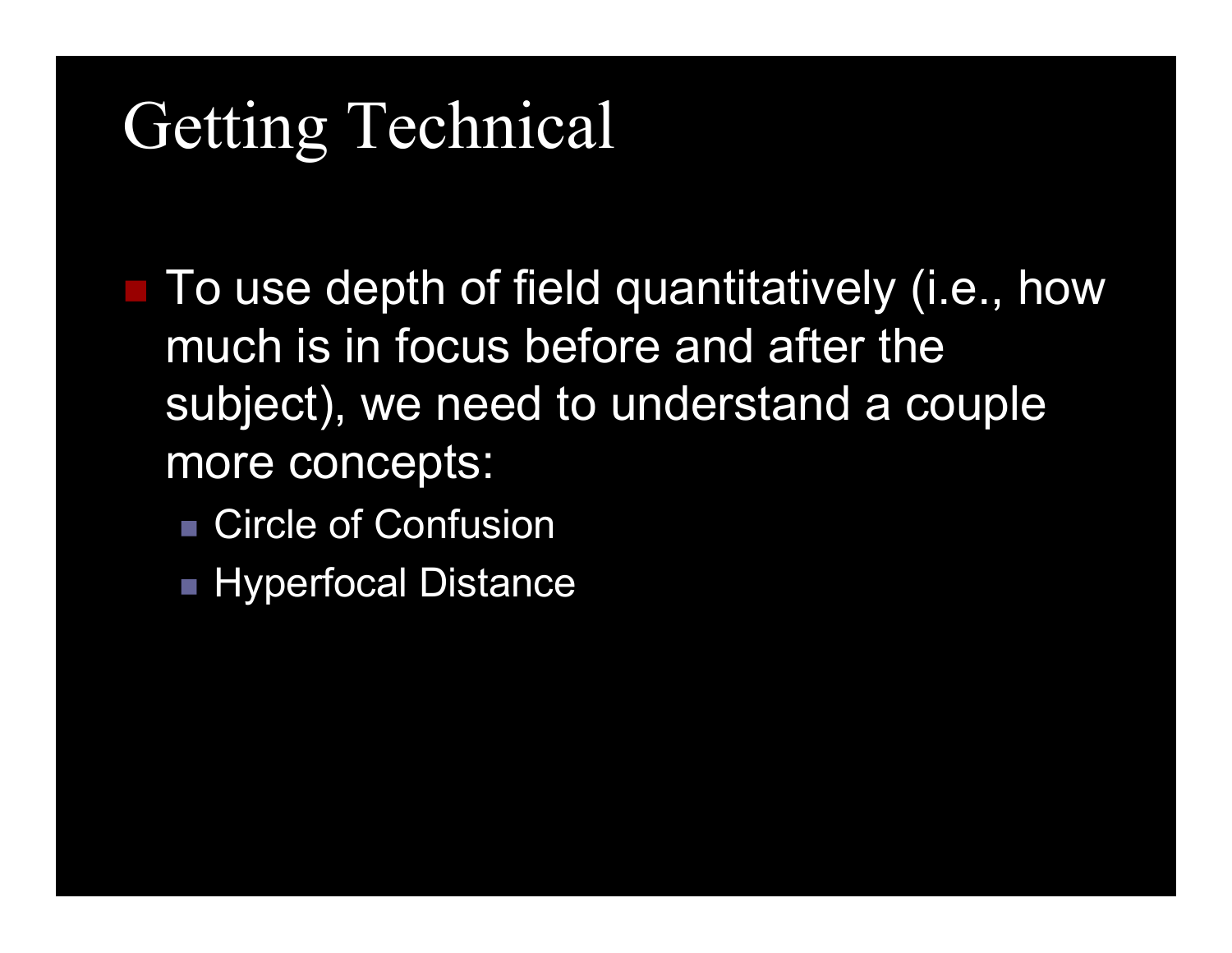### Circle of Confusion Explained and Illustrated

https://www.youtube.com/watch?v=Pdq65lEYFOM&t=6s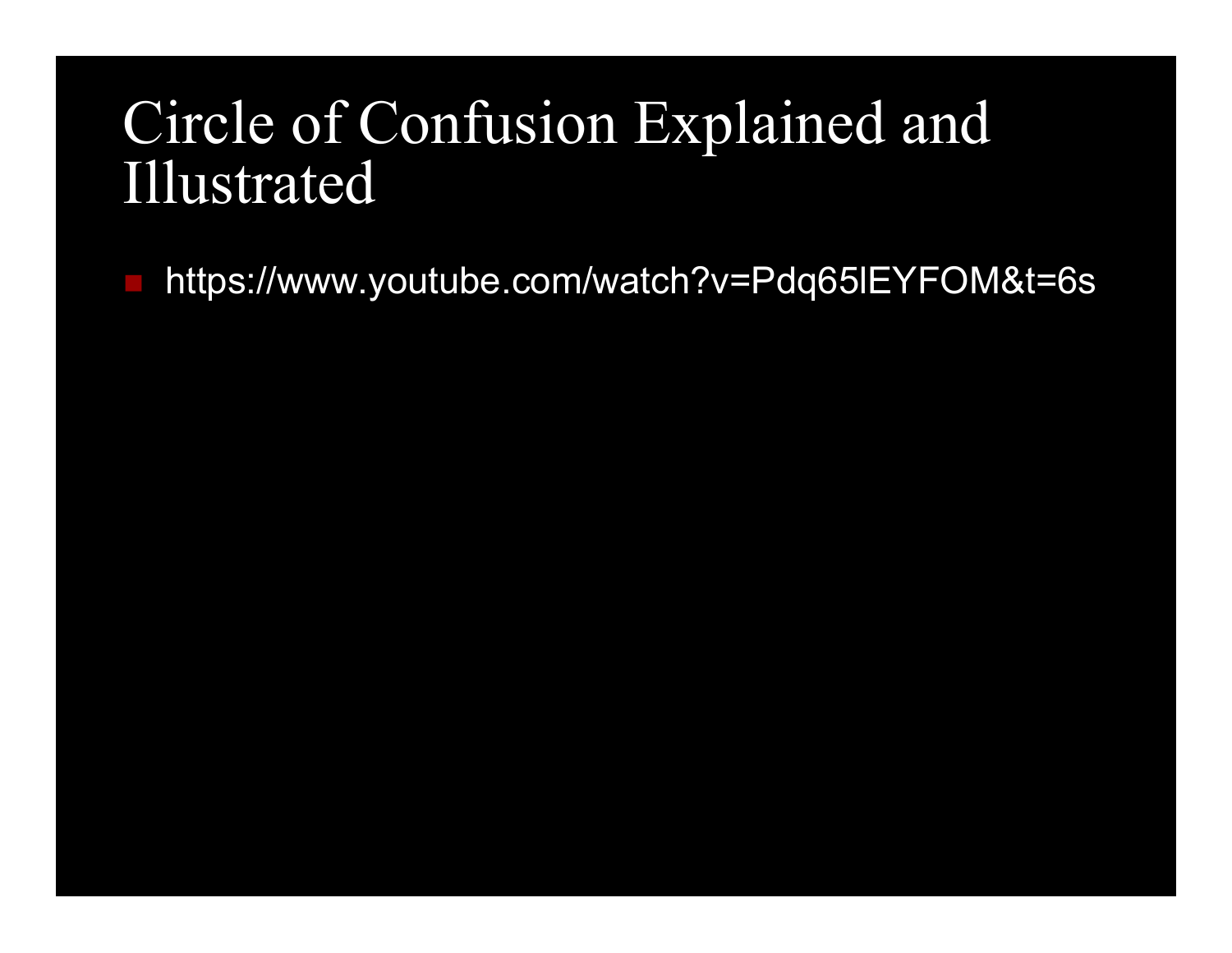# DoF Tables or Apps

**Nou can look up how much of an image is** in focus if you know

- $\blacksquare$  Focal length
- Aperture
- Focus distance
- Circle of Confusion (based on sensor size)
- In the old days, you needed a printed table; now you can use an app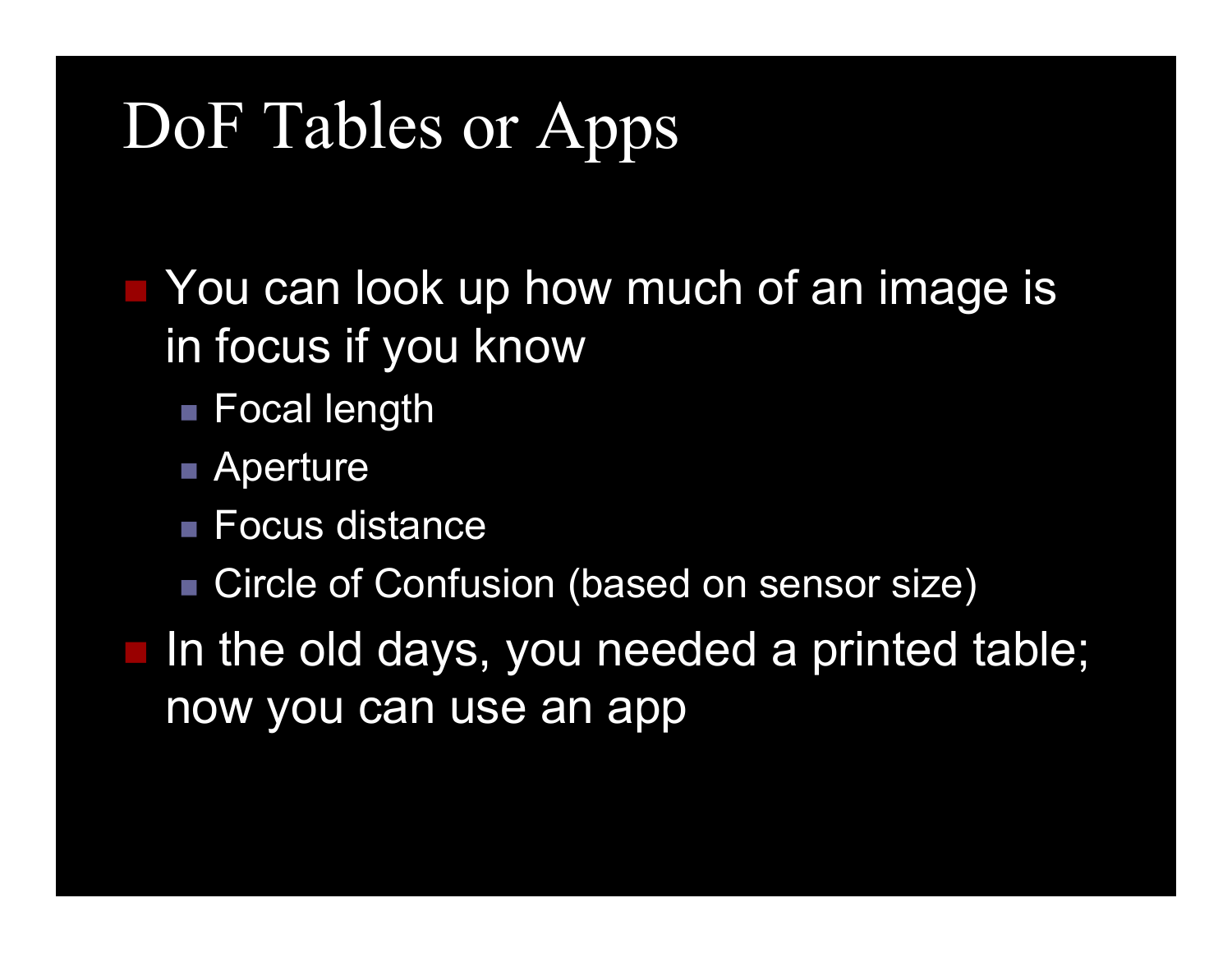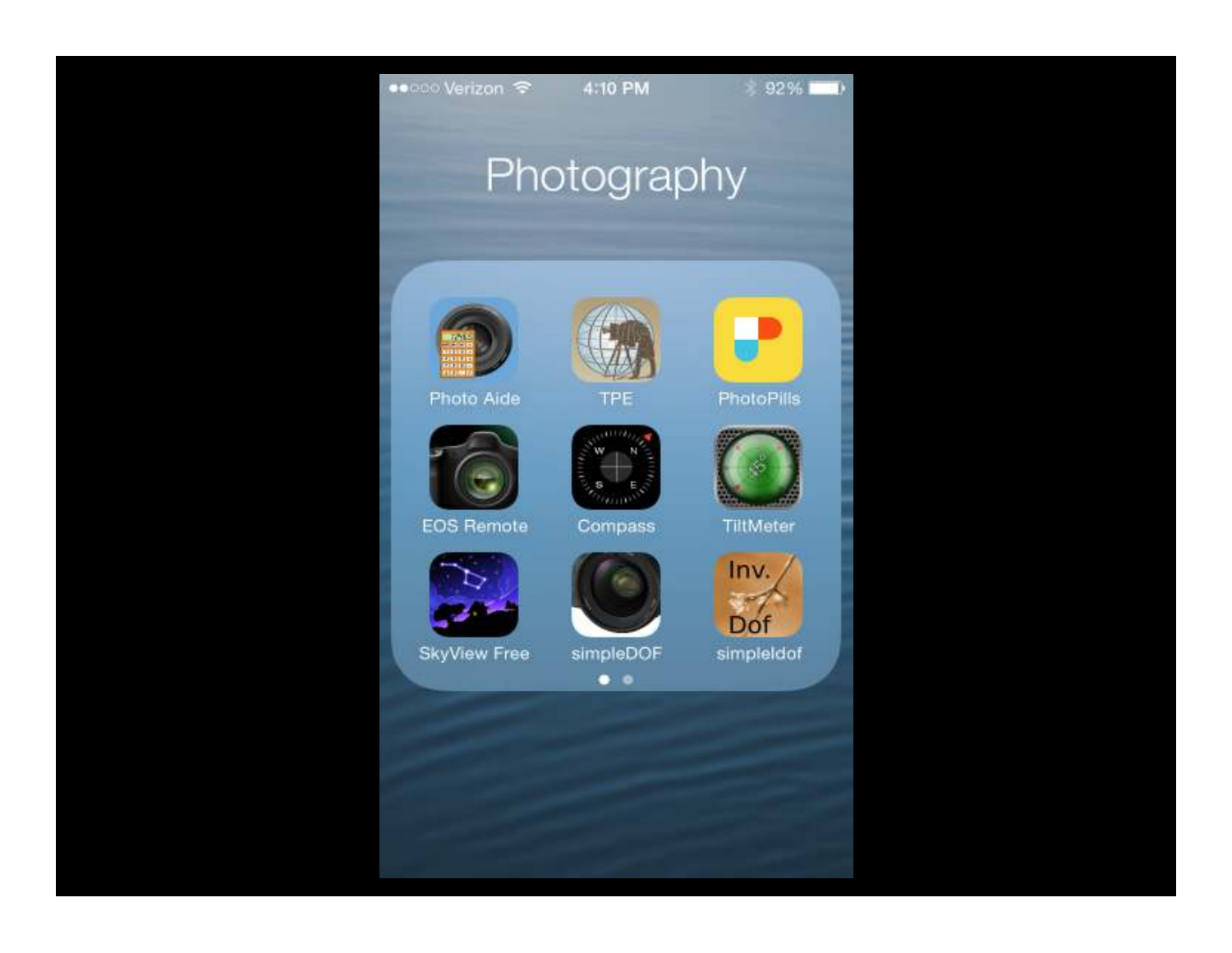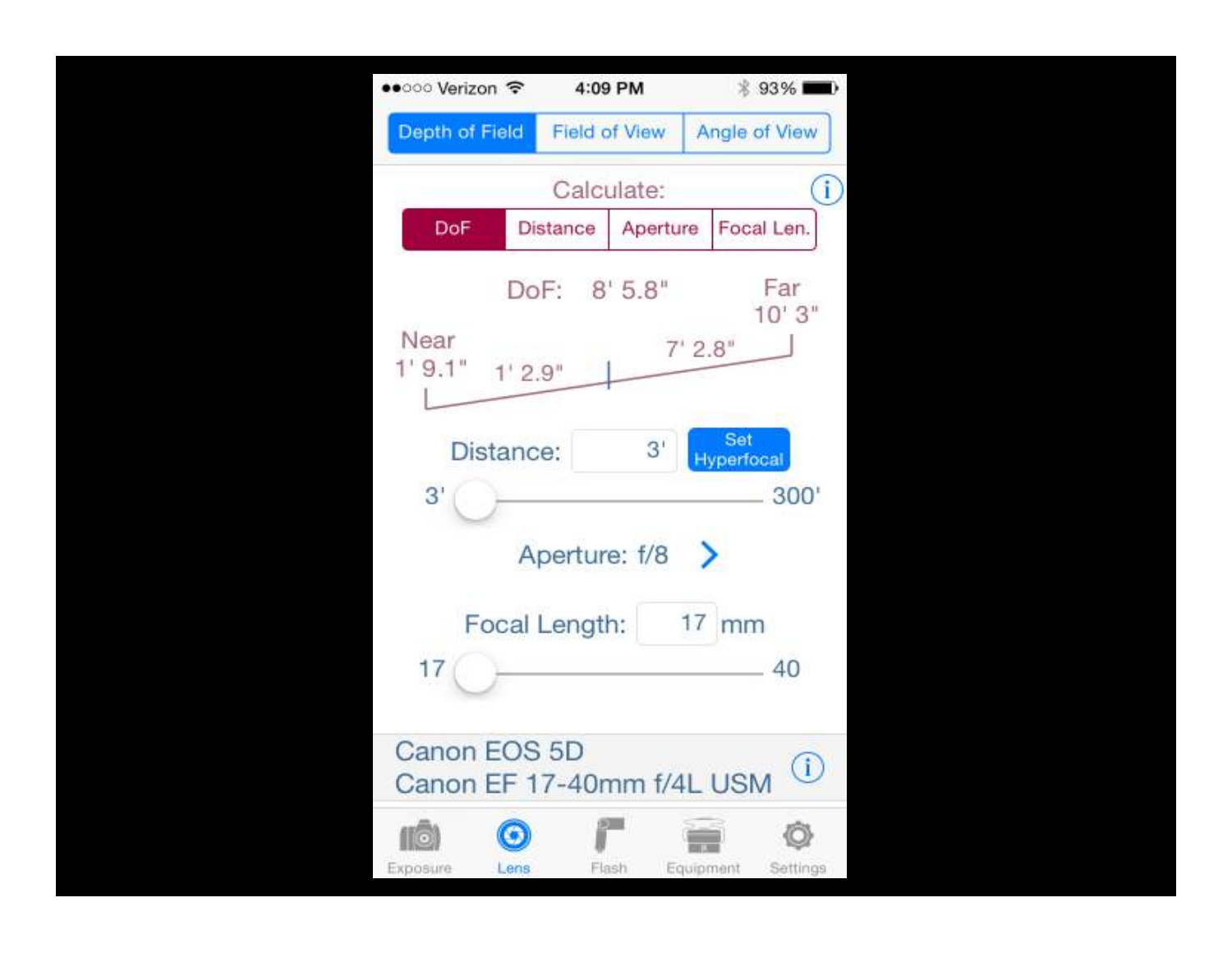# Hyperfocal Distance

- For a given lens focal length, CoC and aperture, there is a distance at which you can focus that will render everything from half the focus distance to infinity in focus. This is the hyperfocal distance.
- This is typically used in landscape photography to get everything from near to far in focus.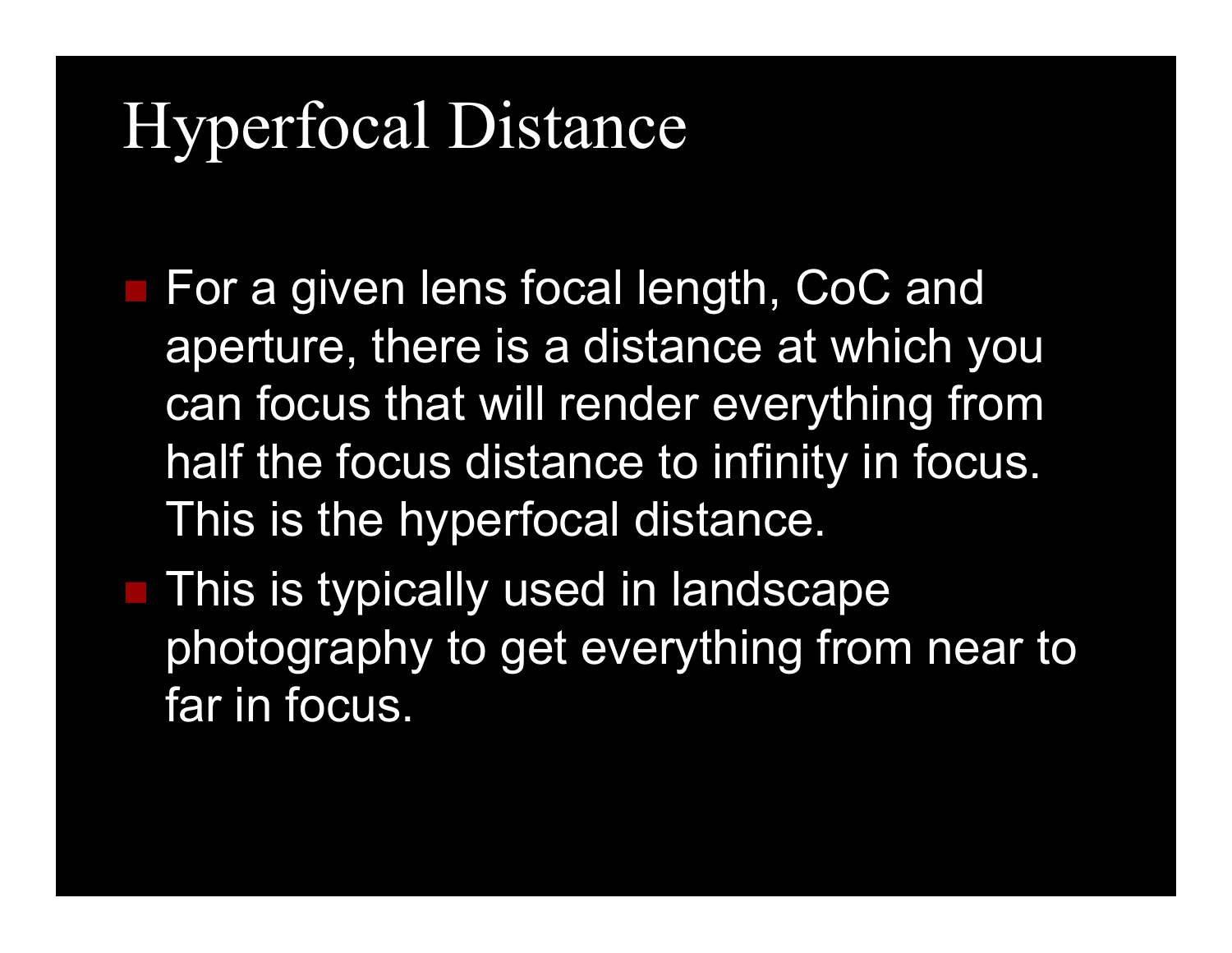#### How to Focus at the HyperfocalDistance

https://www.youtube.com/watch?v=zkoT1L54xzQ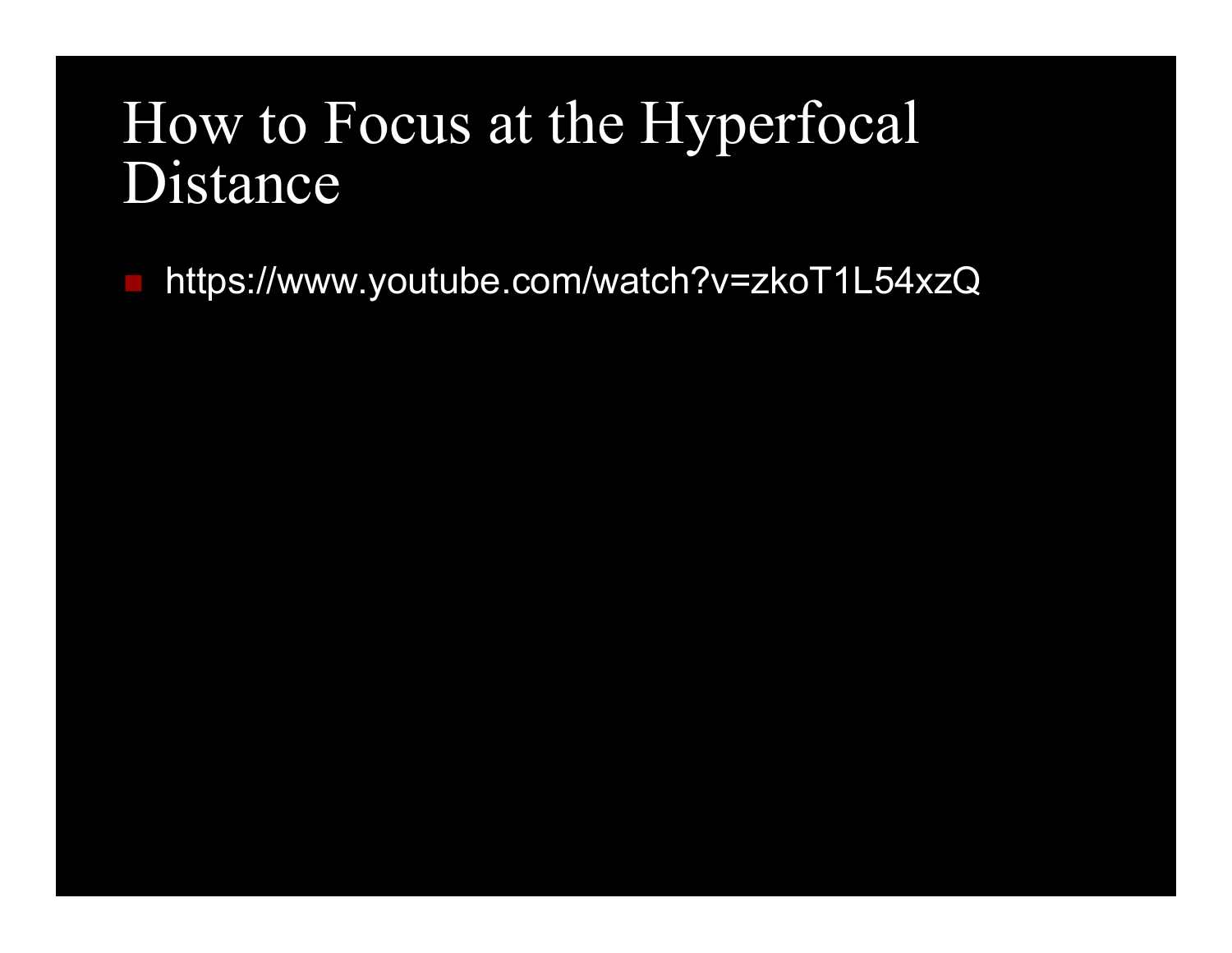### Get Sharp Focus from Front to Back

https://www.youtube.com/watch?v=73Yx4NnXPRg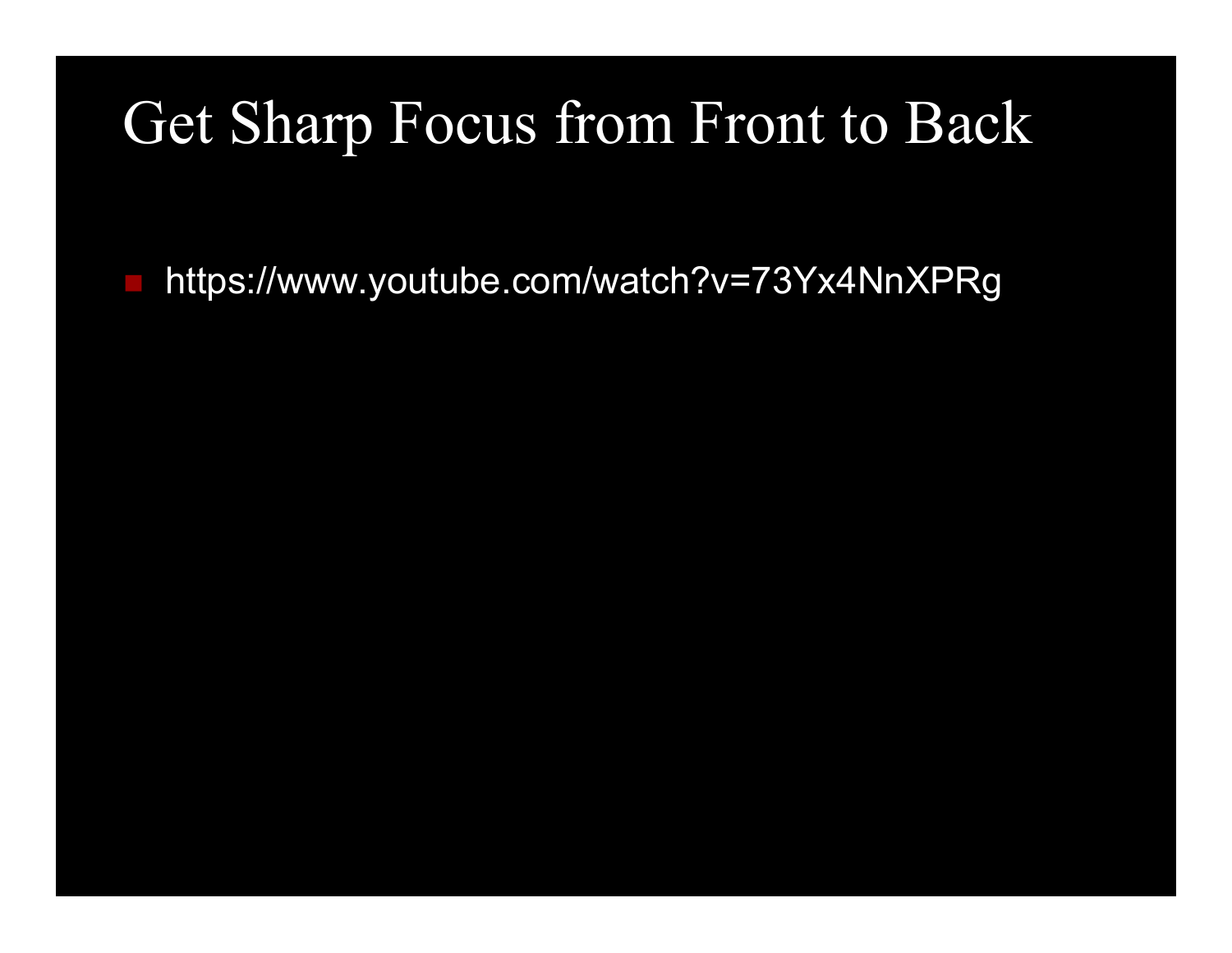### Focus Stacking

 What if you can't get everything in focus even when using your smallest aperture and focusing at the hyperfocal distance?

■ Pick a sharp aperture (say, f/8)

- Focus at nearest object, take shot
- Adjust focus a little farther away (but still within the acceptable focus of the first shot), take shot
- $\blacksquare$  Repeat until whole scene has been shot in focus
- Use Photoshop to align and mask these shots as layers to produce a single, in-focus image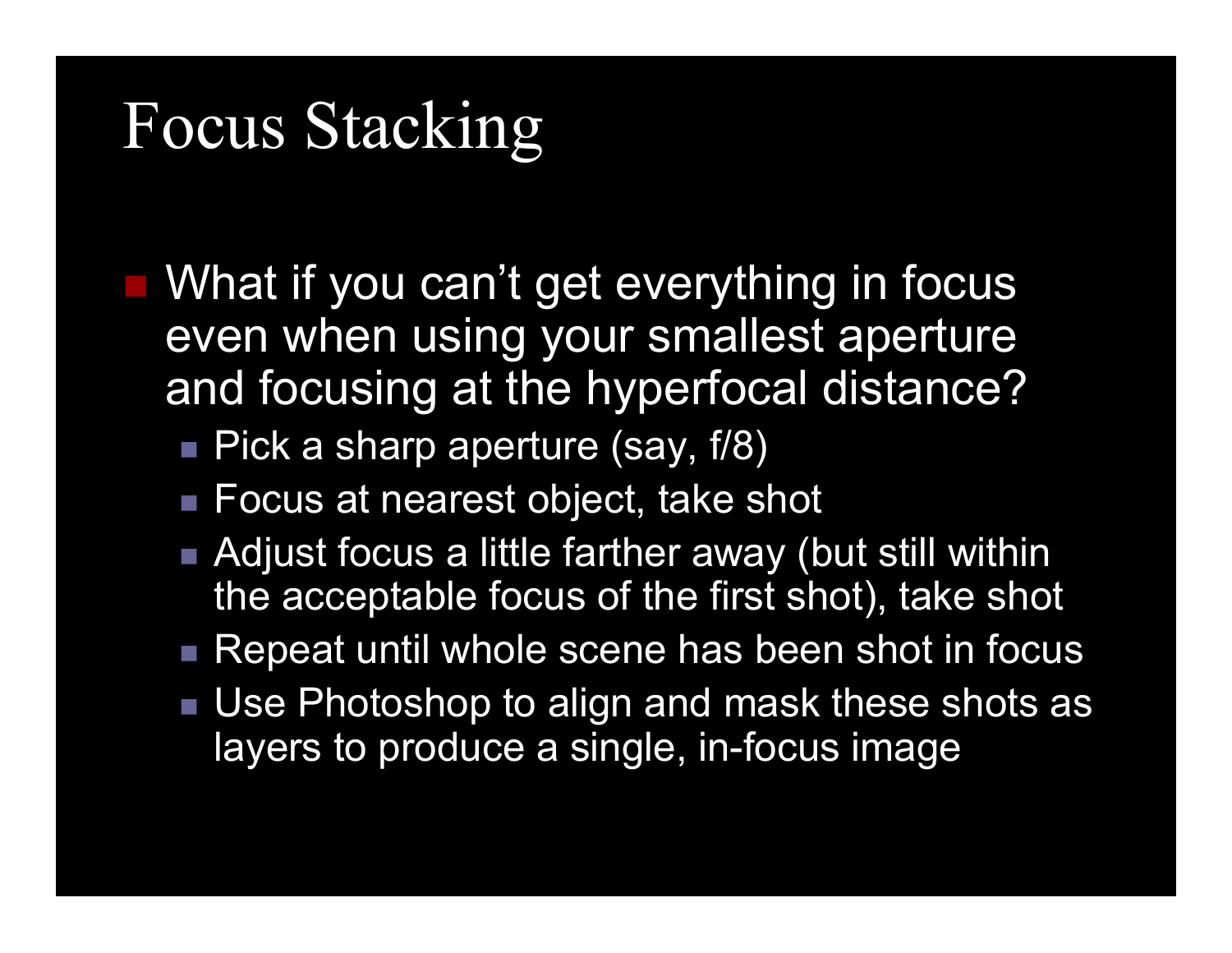### How to Focus Stack Images in  $Lr + Ps$

https://www.youtube.com/watch?v=7vTj0MWwqCk